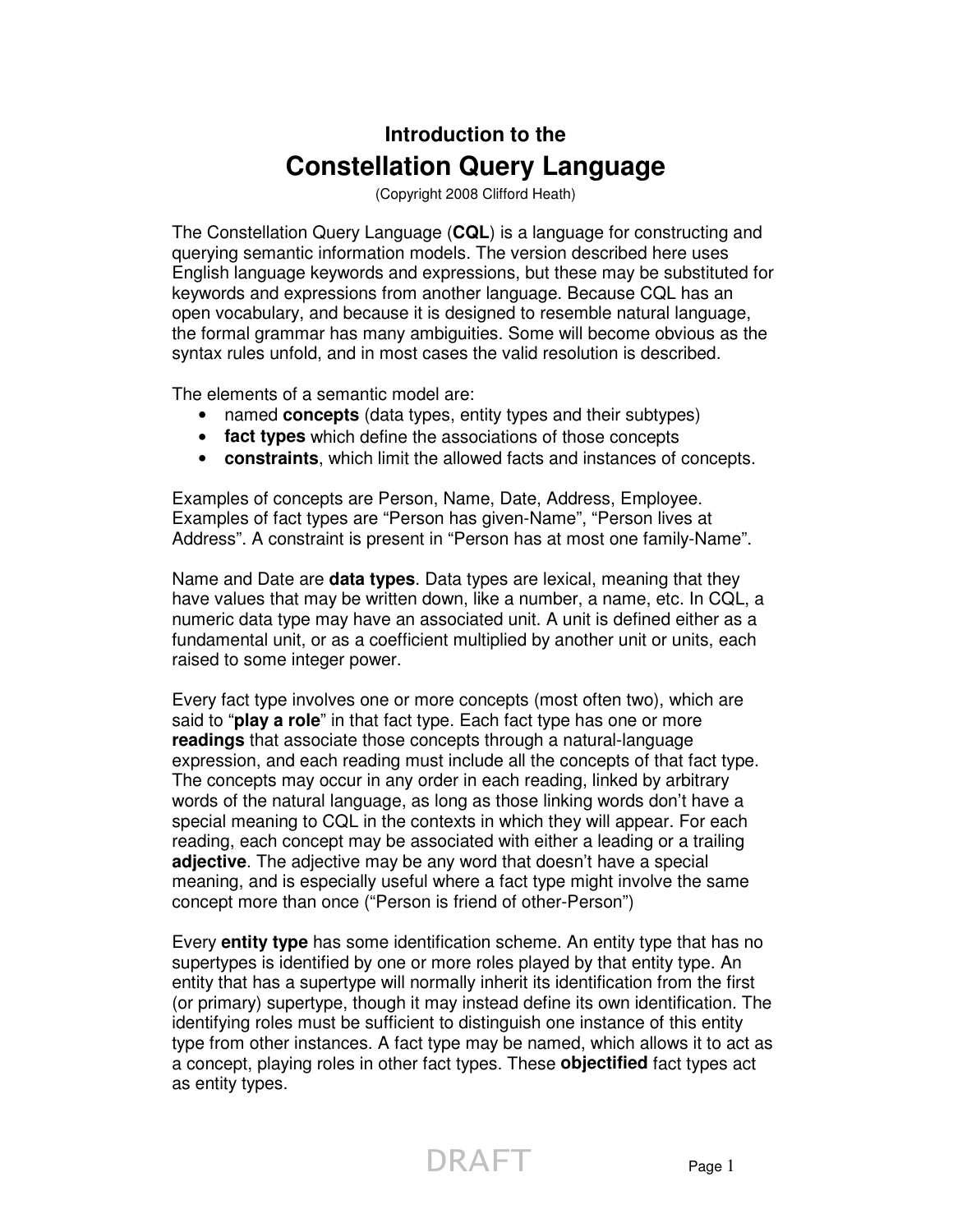### CQL File

A CQL file is a sequence of definitions, each terminated by a semi-colon:



White space and comments like C and C++ are allowed: **/\* comment may span lines \*/** and **// introduces a comment to end of the current line.** Each CQL file must start with a vocabulary definition.



### Imports

An import definition imports concept names from another vocabulary, possibly using the **alias** syntax to rename some terms:



### Units

A unit definition defines a new unit identifier in terms of a real number or fraction multiplied by one or more base units, each raised to an integer power:

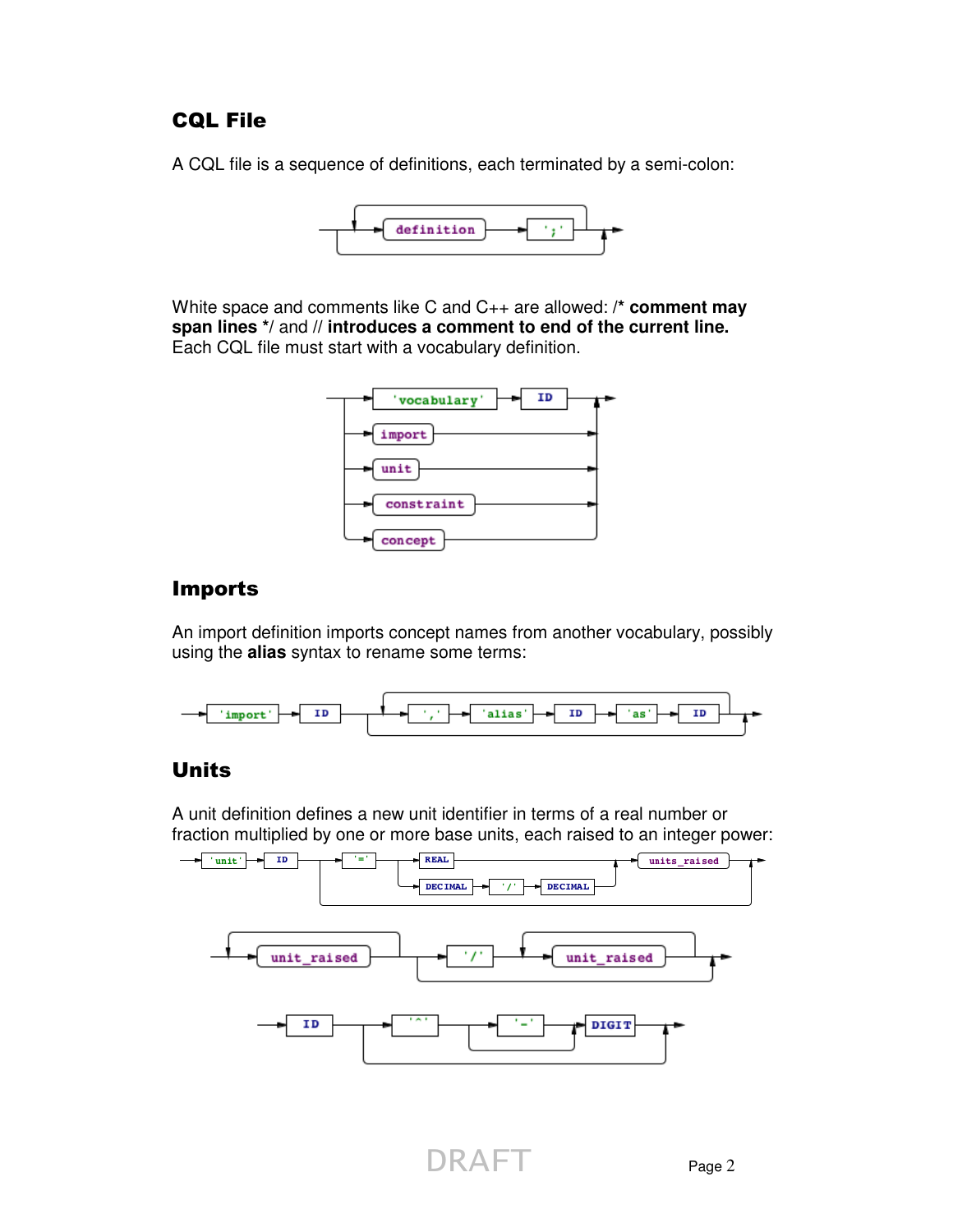### **Concepts**

A concept definition is one of the following types, which start with the ID (name of the concept being defined). Names in CQL are case sensitive, and it's conventional practice to use initial capital letters for concept names - this is required in Object Role Modeling but not in CQL. It is however a good way of allowing concept names to be to be distinguished from the same words in lower case, where they may occur in fact type readings.









Note that a fact type does not have to be named; it can simply be a reading such as "Person was born at one birth-Place". In the case where no unique quantifier exists in the fact type, or where there are more than two roles, the fact type must have a name. For example, "Directorship is where Person

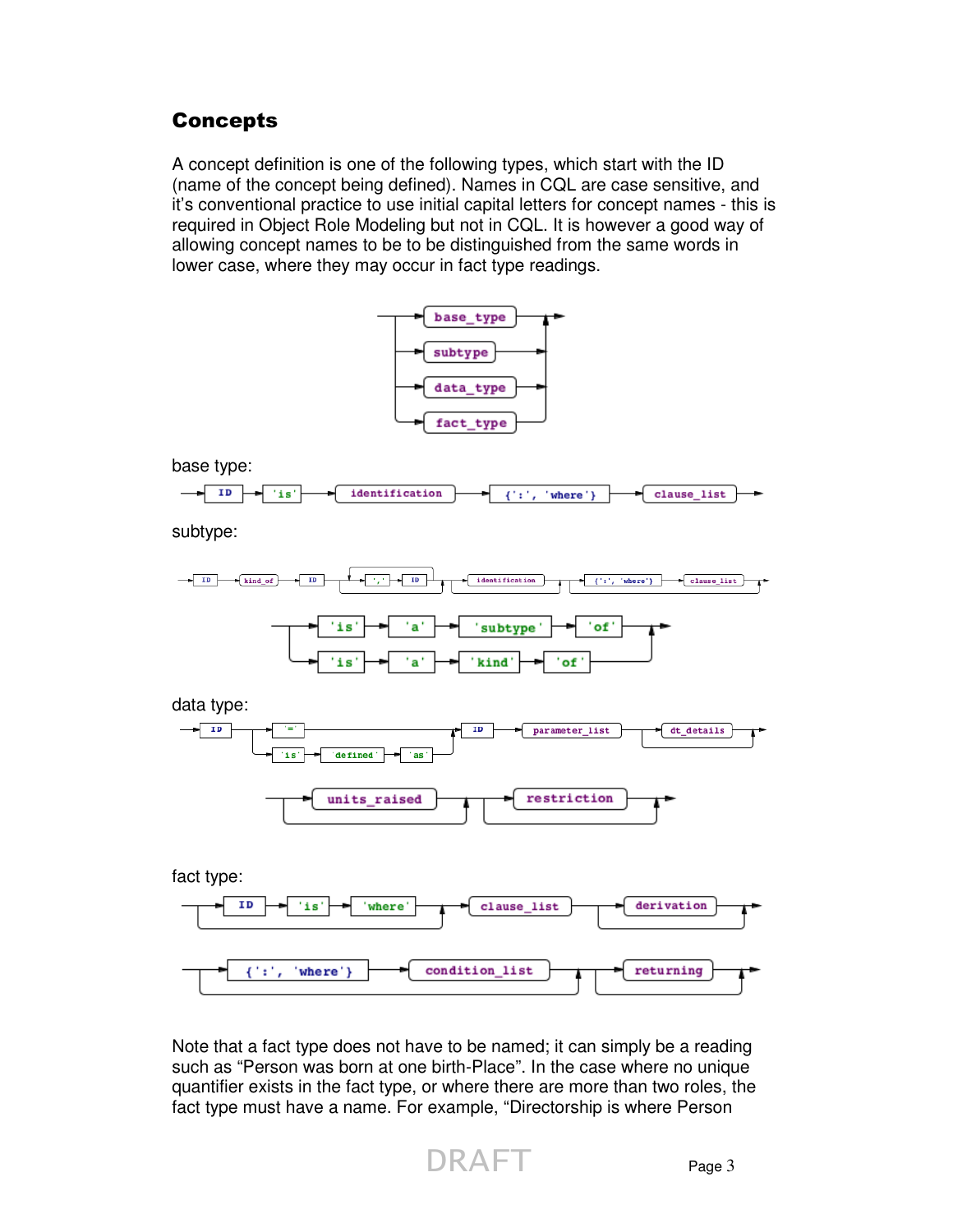directs Company". Technically, where a fact type isn't named, it isn't treated as a concept, as it cannot play roles in other fact types. Syntactically though it's more convenient to discuss these together.

Data types are derived from other data types, and the original data types are predefined in an imported vocabulary. They may refine the supertype by the use of **length** and **scale** parameters, where the supertype allows it. A value restriction might also apply, and these are discussed below.

# **Entity Type identification**

The instances of each entity type are uniquely identified by the combination of their identifying roles. A subtype may inherit its identification from the first supertype, or it may define new identification. When a fact type is named and hence becomes an entity type, it is identified in the same way all fact instances are, by all its roles (or all-but-one, where a uniqueness constraint applies). Because of the use of adjectives, role names may consist of two words (the concept name and the adjective) or a role name defined using the role-name definition syntax discussed below).



All the fact type clauses of an entity type definition must involve the entity type and one of the identifying roles, and no other roles. There is one binary fact type for each identifying role, but there may be more than one reading for each fact type:

Person is identified by given Name and family Name: Person is called given-Name, given-Name is of Person, Person has family-Name, family-Name is of Person;

### **Subtypes**

An entity type may be declared to be a subtype (or more informally, using the word "kind") or one or more other entity types, the supertypes:

Apple is a kind of Fruit;

No additional identification is required, as the supertype must already have an identification scheme, and the subtype inherits the identification of its first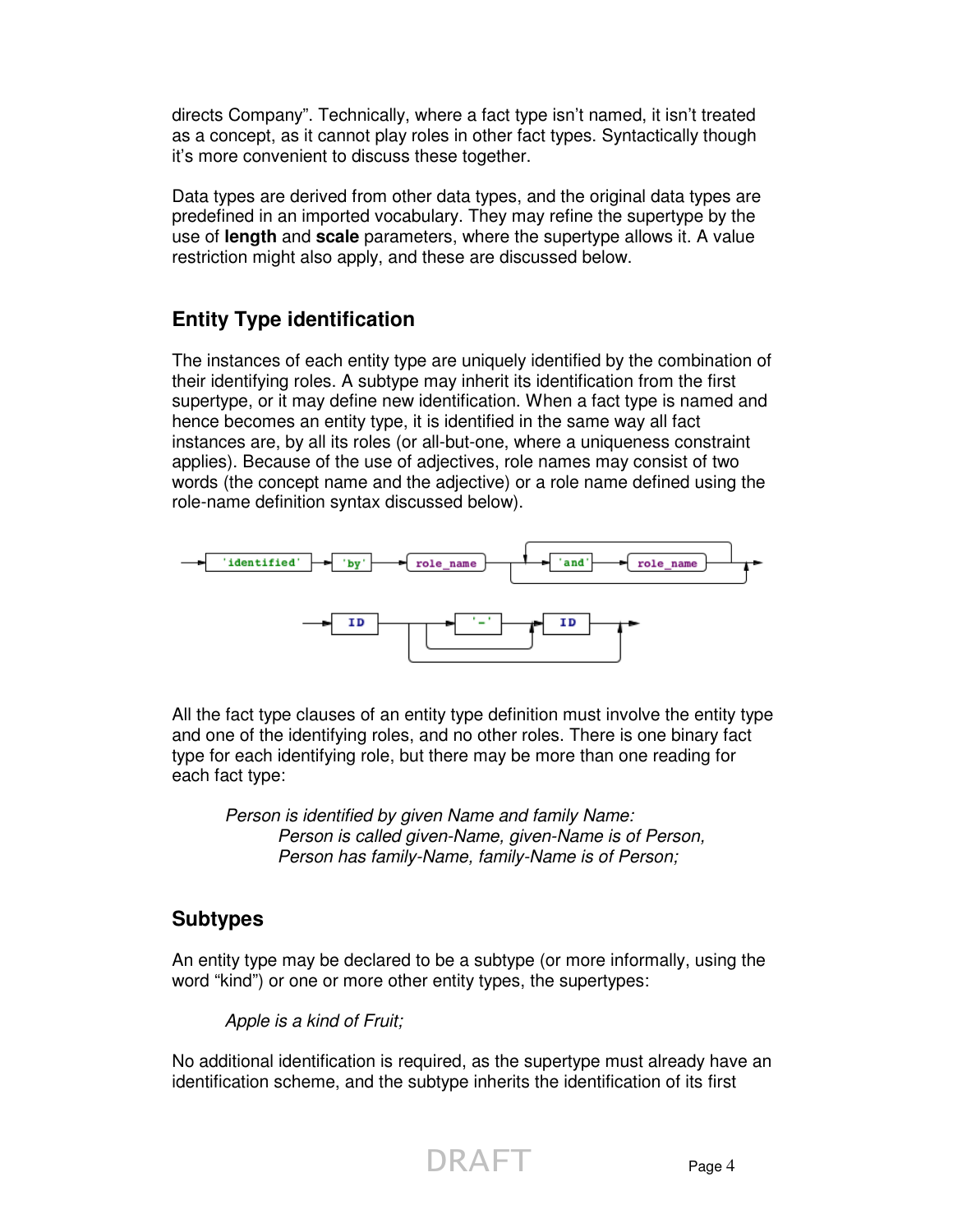supertype, unless an alternate identification scheme is declared. Any subtype may play the roles of all of its supertypes.

 Perishable has at most one ShelfLife; Fruit has one Price per kg; Apple is a kind of Fruit, Perishable;

In these fact types, each apple must have a price and may record a shelf life.

Subtyping is itself a fact type, which is useful when subtyping relationships must be constrained.

# **Fact Types**

Fact types are defined by one or more readings extracted from fact type clauses, and all the clauses must have the same set of role players. If an adjective is used with a concept in one reading, and that concept plays other roles in the same reading, then all readings should have the same adjective for that occurrence of that concept; or at least the concept occurrences must not be ambiguous.

Fact type clauses may contain quantifier phrases, which assert mandatory or uniqueness constraints over the allowed population of instances of that fact. Qualifiers that assert ring constraints may also follow fact type clauses (see below). In some cases, a preceding qualifier "maybe" may also occur:



The post qualifiers are encased in square brackets, and are most commonly used for ring constraints. See the section on constraints for more details.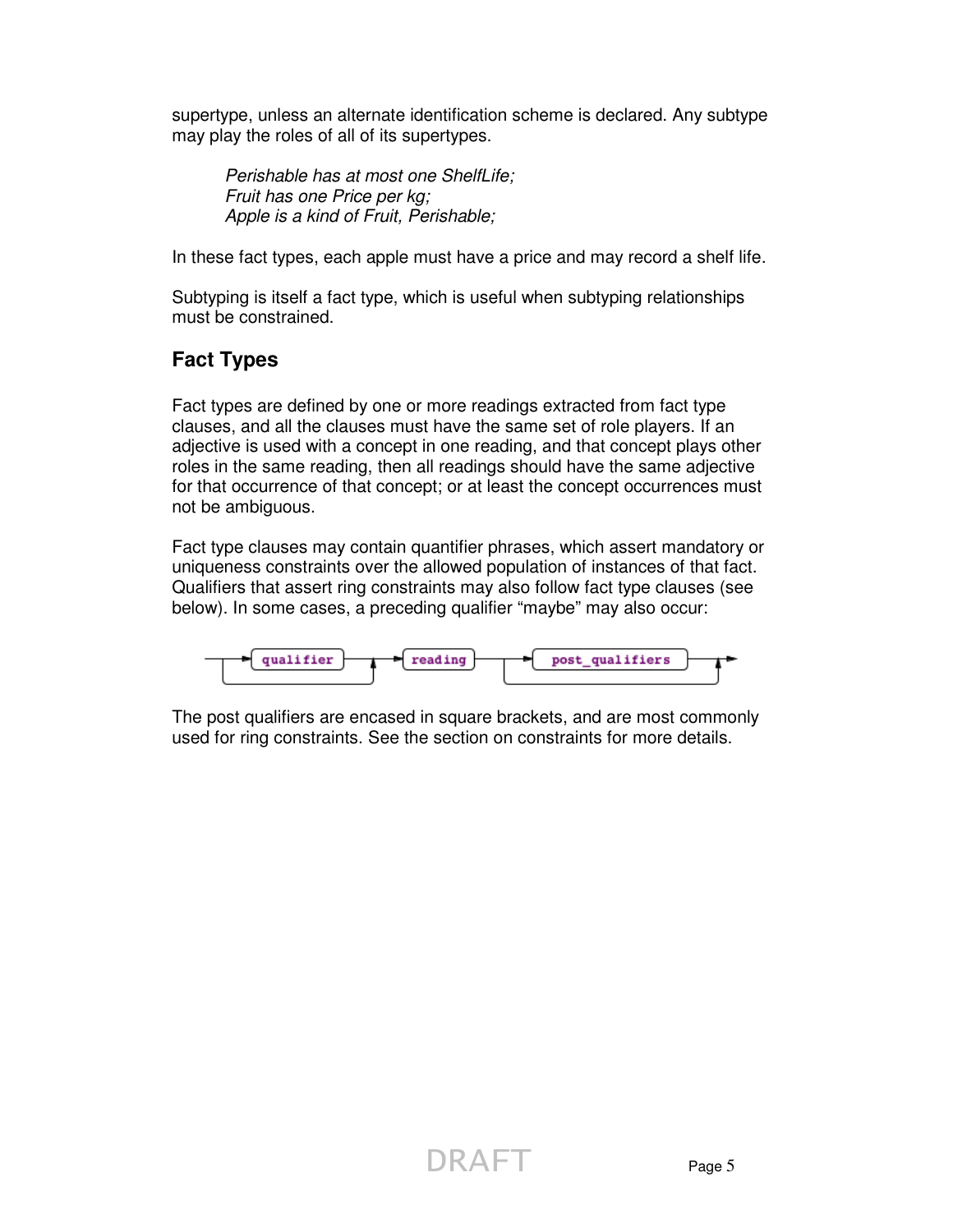# **Fact Type Readings**

Fact type readings are a sequence of roles and linking words. The definition of roles given here is slightly simplified for reasons that will be explained.

reading:



fact role:



leading adjective:



trailing adjective:



role name def:

**TD** as

That's clearly ambiguous… especially since adjectives don't always have to have an associated dash character. So how is the ambiguity resolved?

First of all, CQL looks through all the fact roles of all readings in this definition, and finds where every role name is defined (using the last syntax shown). The preceding ID that's a defined concept name must be the real name of the role player, but elsewhere in this definition, it will be known by the role name. In the process, any adjectives that are marked with a dash are remembered with the associated role player. Adjectives may not be the same as the name of any defined concept, or of any local role name.

Then, all role players can be identified (the ID in the fact role syntax diagram), because all will either be defined concepts or local role names. Having identified all role players, unmarked adjectives are picked up in one of two ways; either they're used with this concept elsewhere in the same definition, or they occur in a reading of a previously defined fact type that uses those adjectives.

All the discussion so far has only referred to fact type readings being used to make new definitions, but the last paragraph reveals another usage. A fact type reading may be re-iterated in order to link that existing fact type into a new definition. This allows the introduction of the full definition of fact roles.

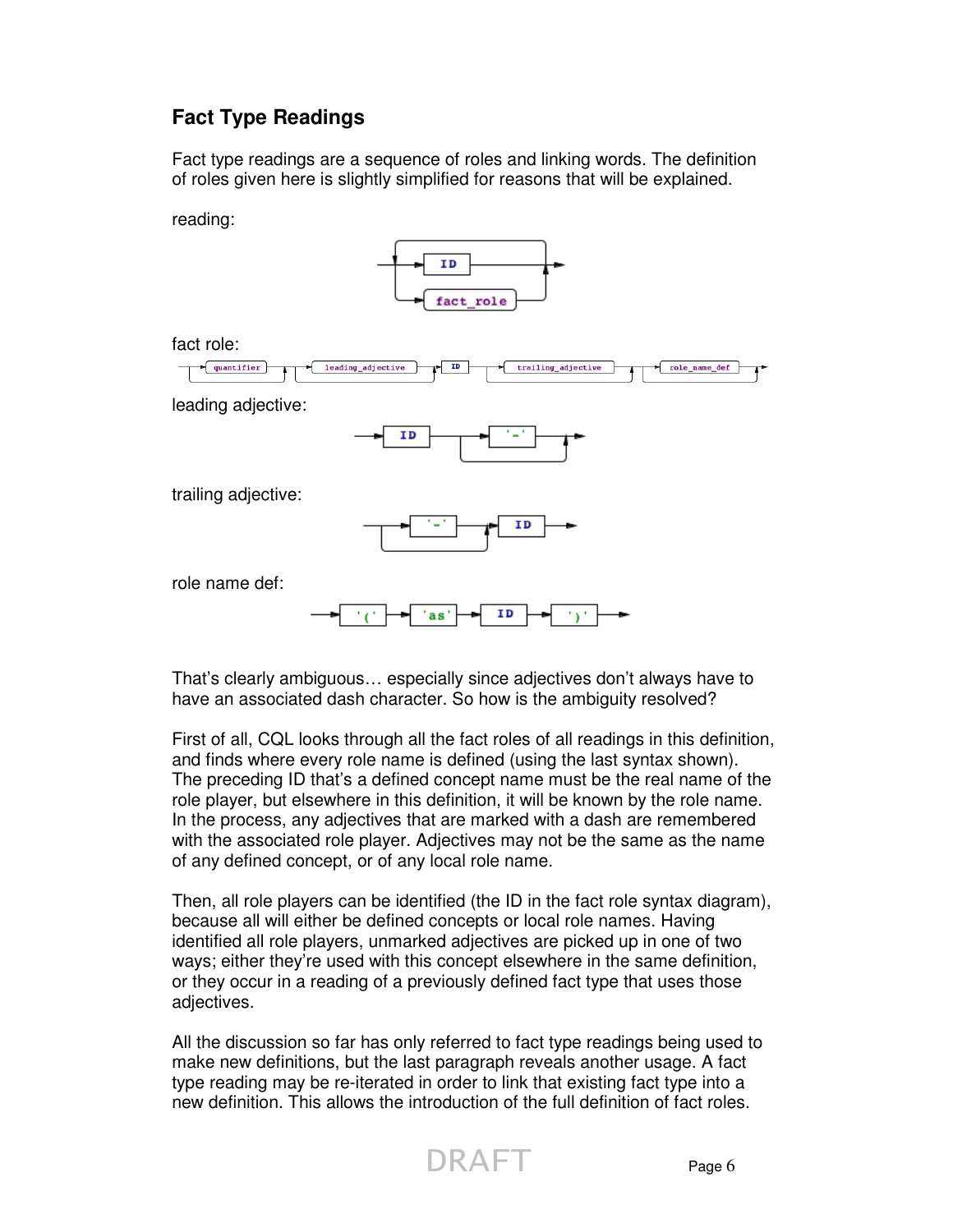### **Fact Roles Revisited**

The previous definition of fact roles omitted discussion of some of the optional syntactic elements. We discuss the quantifier here.



The quantifier is used to introduce a constraint on the number of times the **other** role players in this fact type may occur in conjunction with an instance of this concept. As a simple example, consider

Person has exactly one family-Name;

The fact type reading is "Person has family-Name", and the quantifier "exactly one" requires that each Person occurs exactly once in the fact population; in other words, a family name must be recorded for each person, and only one family name may be recorded for each person.

#### **Quantifiers**

The full list of possible quantifiers is shown below (though some are only used in constraints):

| 'some'                                                            |  |
|-------------------------------------------------------------------|--|
| 'that'                                                            |  |
| 'one'                                                             |  |
| quantity<br>'exactly                                              |  |
| 'least'<br>'at'<br>quantity                                       |  |
| quantity<br>'at'<br>'most'                                        |  |
| and'<br>'at'<br>'least'<br>'most'<br>quantity<br>'at'<br>quantity |  |
| DECIMAL<br><b>DECIMAL</b><br>'to'<br>'from'                       |  |
|                                                                   |  |

quantity:



In this way, CQL absorbs the uniqueness, mandatory and frequency constraints of Object Role Modeling. The only ORM characteristic that cannot be expressed this way is a non-mandatory constraint having a minimum frequency above one; that is, a constraint that allows zero, or more than two, occurrences. For example, in a footy tipping competition, it might be the case that if a participant submits no tips this week, they get the tips published by a known tipster, but if they do submit tips, they must submit at least eight. This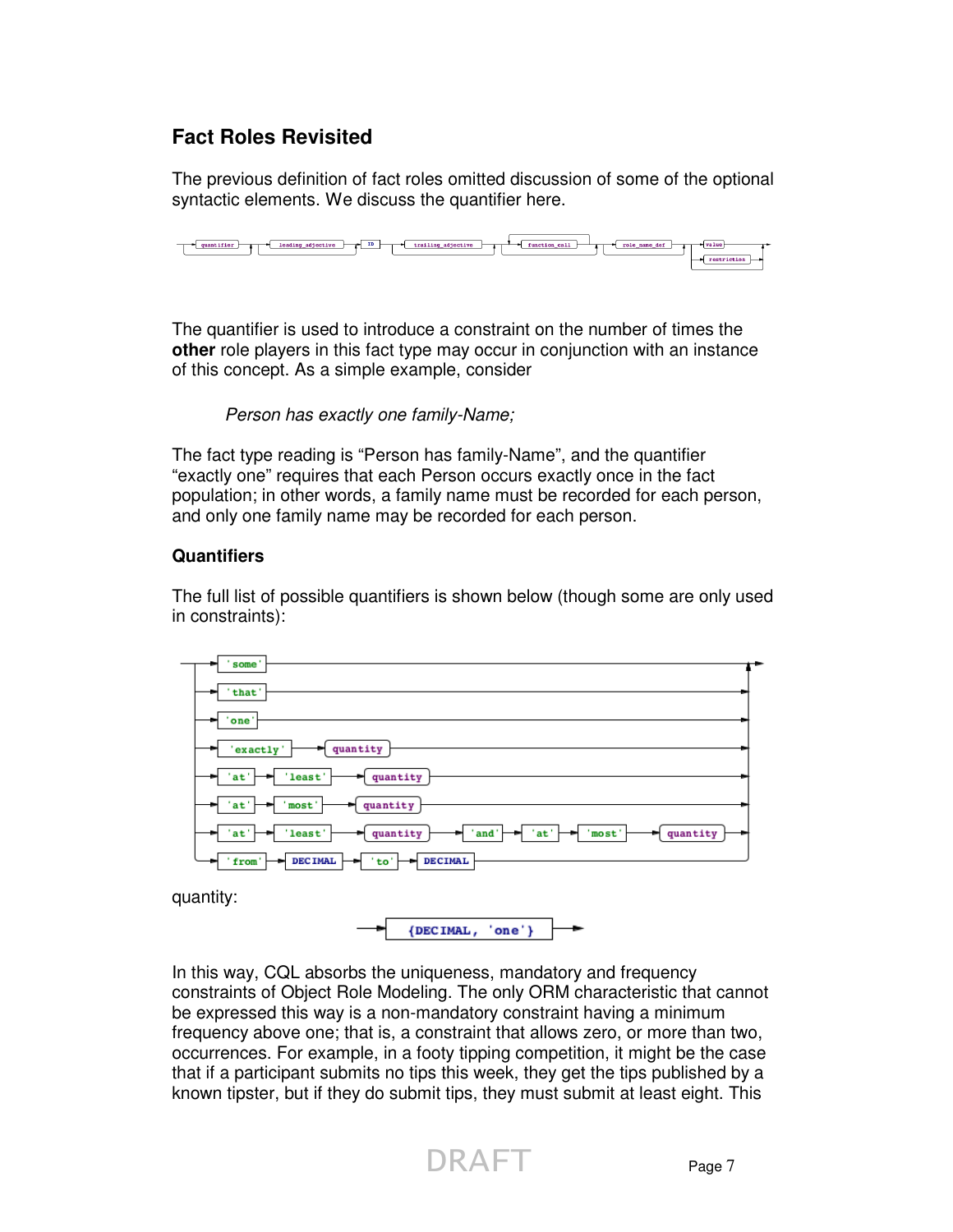kind of non-mandatory frequency constraint may be expressed in CQL using the **maybe** qualifier:

maybe Participant entered at least 8 Tips

# **Value Restrictions**

In addition to the value restrictions that can apply to data types, a role value may be restricted. The value restriction mentioned previously in data type definitions may also be used in a role value. This limits the allowed values that may populate that role:

restriction:



range:



numeric range:



string range:



Note that the ranges in a value restriction may be open ended at one end.

### **Fact Instances**

When a fact reading is re-iterated with values, a fact instance is created. The simplest is where a declaration is just a concept name followed by a value:

Name 'Fred';

This form is allowed for any data type, or any entity type that's identified by a single data type (or an entity identified by a single entity identified by a single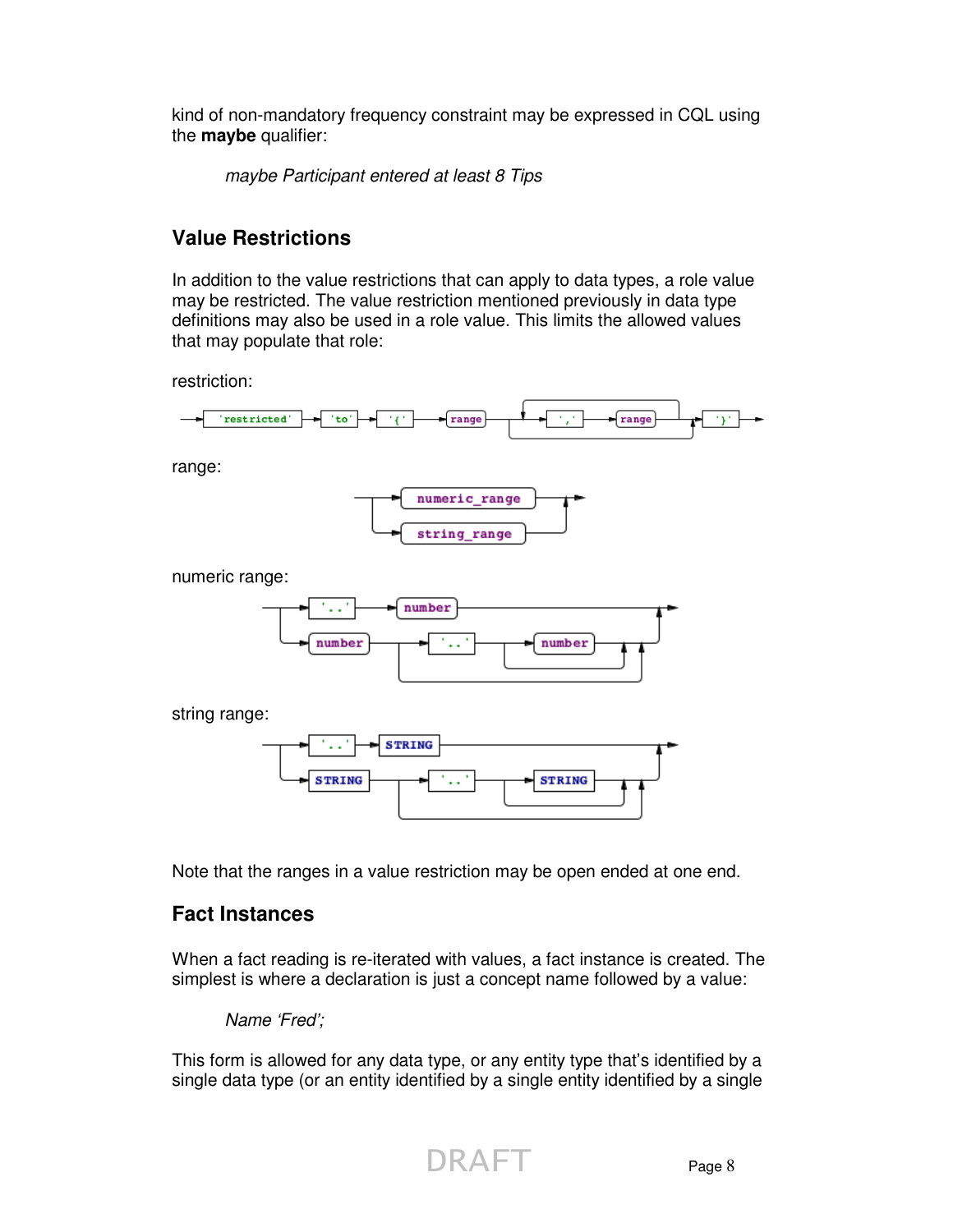data type, etc). In more complex cases, it might be necessary to invoke more than one fact type to define the instance:

Person is called given name 'Fred', Person has family Name 'Bloggs';

The Person instance being defined is a reference to the same instance in each fact type reading.

### **Fact Derivation**

When a fact type has the optional condition clauses, the population of that fact type is derived from a **query** over the fact types it invokes. Each condition clause either joins in a new fact type with role players that relate to ones previously mentioned, or it applies a comparison operator over the values of roles declared in these clauses. The values may be modified by functions, such as the built-in functions on the Date data type which can extract the year, month, day, etc from the Date.

It's possible to negate any invoked fact type by inserting the word **no** into it as a quantifier.

Fact derivation is a large subject by itself, so we'll leave it for a future paper.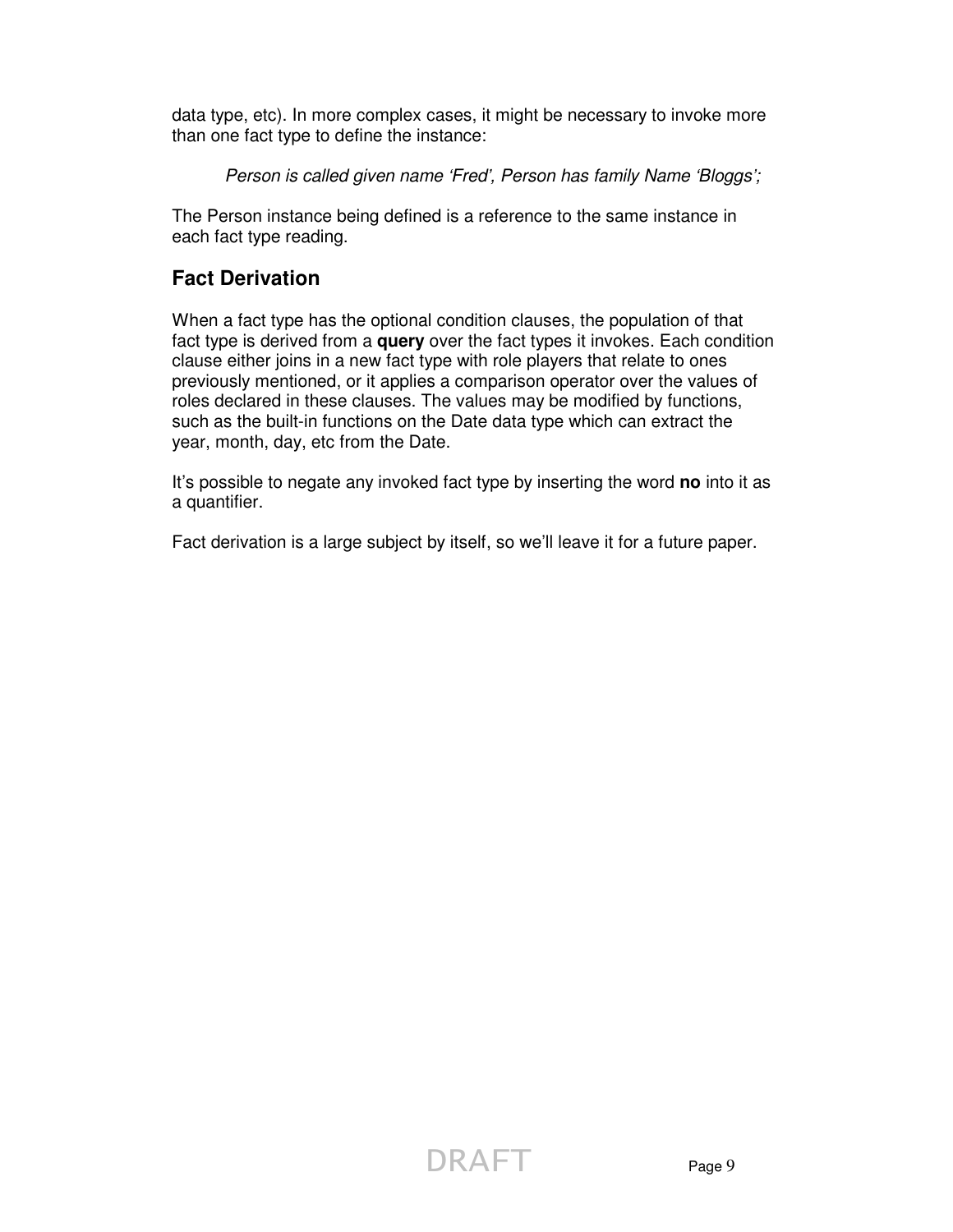### **Constraints**

Quantifiers allow the definition of the most common kinds of constraints, the mandatory, uniqueness and frequency constraints (collectively, CQL calls these **presence constraints**). Often there are constraints that cannot be expressed in this form however, such as when a concept must play one of many unrelated roles. This is handled in CQL by the use of an external constraint definition, or with a ring constraint qualifier.



#### **Mandatory (and either-or) constraints**

When a single role player must play one and only one (or at least one) of a set of roles, we can say:

each Range occurs at least one time in Range has minimum-Bound, Range has maximum-Bound;

 for each ReceivedItem exactly one of these holds: ReceivedItem is for PurchaseOrderItem, ReceivedItem is for TransferRequest;

Where such constraints must be declared over fact types in which the same role player occurs in unrelated roles, the role players may be separated by the use of the keywords **some** and **that**. "That" means that this role player is the same one referred to earlier, and "some" means it's not. If that's still not enough, you can introduce adjectives and role names to separate the different instances of the same concept:

for each Unit exactly one of these holds: Unit is fundamental, that Unit is derived from some base-Unit;

#### **External Uniqueness Constraints**

For example, supposing that we were to identify Person instances by given name and family name (not a good idea in a real system!) we need to ensure that the **combination** given name, family name is unique. We can say:

 each family Name, given Name occurs at most one time in Person is known by given-Name, Person has family-Name;